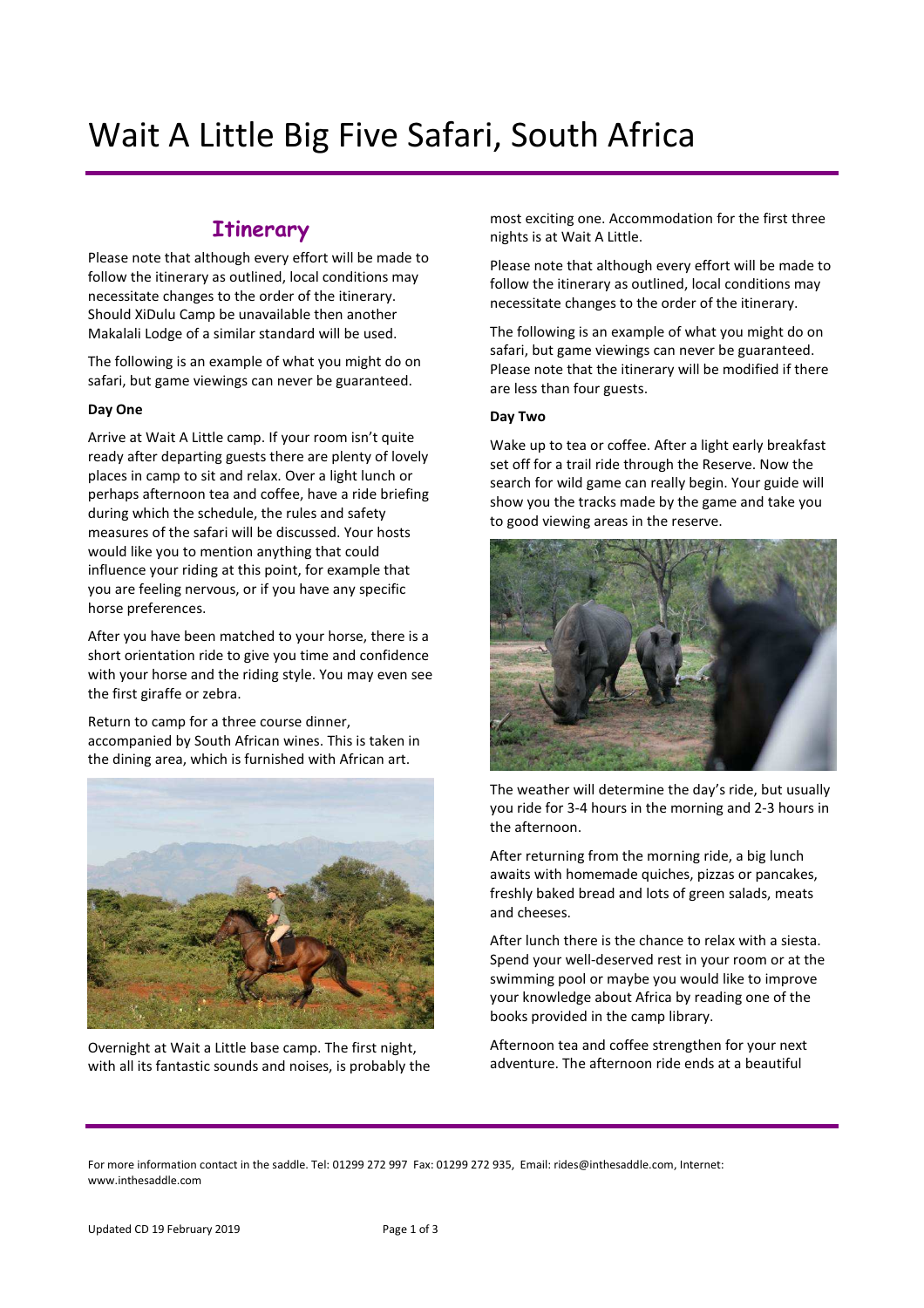sundowner spot where drink in hand, you can enjoy an often colourful sunset!

#### Day Three

Another exciting day awaits. The morning is similar to the one on day two, but today you go on a game drive in the afternoon.



This afternoon unwind at camp. Have a siesta by the pool or enjoy a massage to ease away any aches or strains. There is a well-prepared massage sala where everything is there for your comfort. Today there is also usually the chance to acquire some of Wait A Little's merchandise material. From fleeces, fleecy jackets and sweatshirts to shirts, T-shirts, golf tops, hats, beanies to beads there is a beautiful and fashionable selection of safari outfits available.

#### Day Four

Whatever tracks the guide finds he will try to follow. On your morning ride, perhaps an elephant track might lead towards the Kufunyame River, where huge palm trees and tall river reeds provide a good meal for an elephant.



In the afternoon pack your bags and leave for another camp. The luggage will be brought by vehicle, whilst you set off on horseback. Ride south, passing with baited breath between the twin rock formations of Lion and Leopard Hill. The gently undulating roads in this area lend themselves to long easy canters. Giraffe, zebra or wildebeest may pick up the pace and run by your side, elegantly manoeuvring through the veldt.

Beacon Rock, your fly camp for the night, is situated at a giant rock formation from where you can overlook the whole Lowveld escarpment. A quick scramble up to the top rewards you with a spectacular panoramic view over the whole reserve and the perfect vantage point to witness a stunning red sunset fall over the high Drakensberg Escarpment.



Spend the night under the stars, around a campfire with your horses. Steaks or chops, cooked over the open fire, with baked potatoes and salads are the perfect food to help you into a deep sleep tonight. Listen to the call of the hyena or jackal which might visit the camp in the night.

#### Day Five

Awake to the rich colours of sunrise and revive the fire for coffee and breakfast before embarking on a long ride (approx five hours). Enter the Makalali Game Reserve, which is dominated by huge open plains where you might find yourself cantering next to giraffes, zebras or wildebeest. Arrive at the luxury XiDulu camp, your base for the next two nights. Accommodation is in private chalets, each equipped with en-suite bathrooms, outdoor showers and private veranda.

For more information contact in the saddle. Tel: 01299 272 997 Fax: 01299 272 935, Email: rides@inthesaddle.com, Internet: www.inthesaddle.com